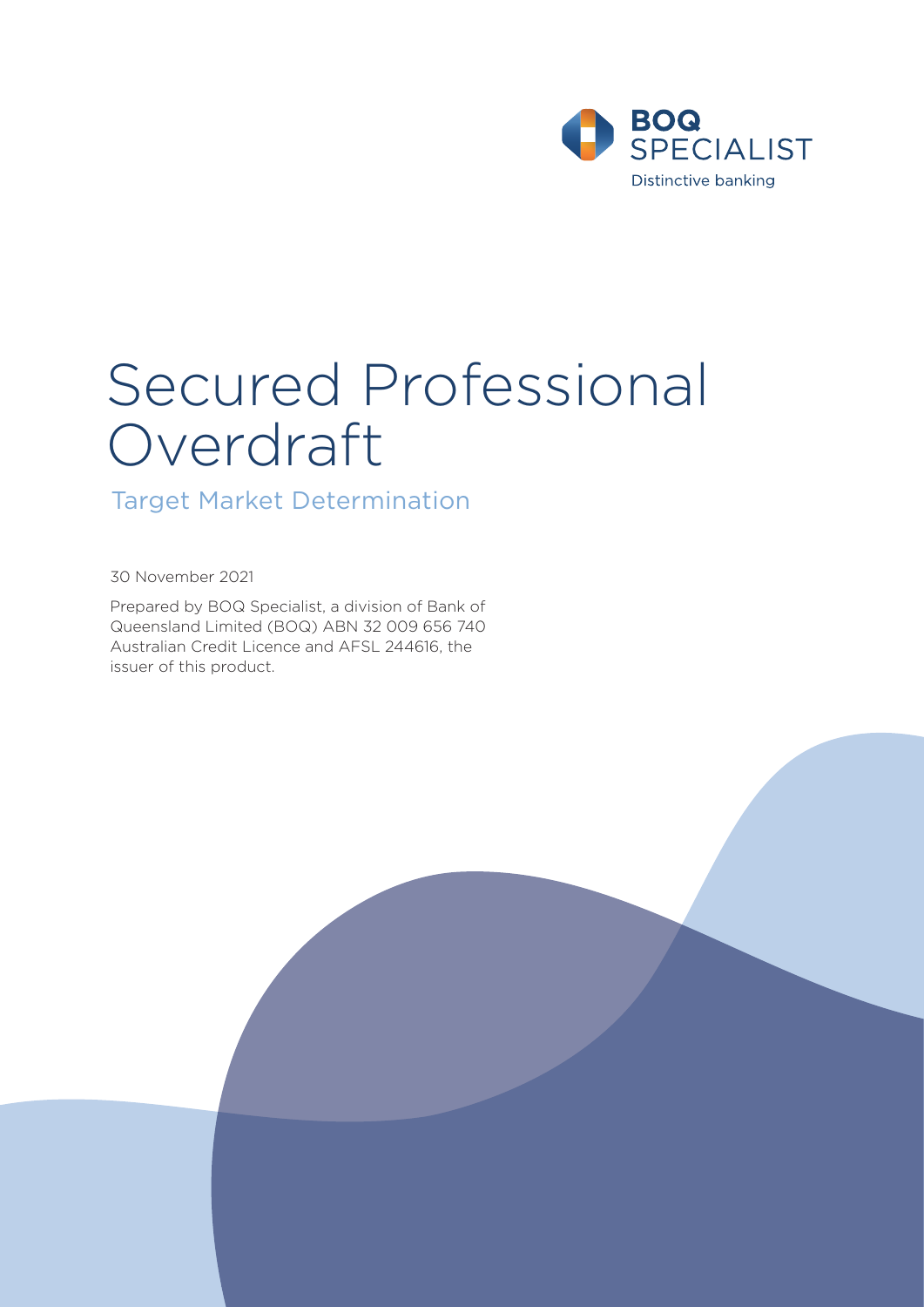# What is a Target Market Determination?

A Target Market Determination (TMD) describes:

- the class of customers that comprise the Target Market for the product
- any conditions or restrictions on how the product is distributed to retail customers
- events or circumstances where we will review the TMD for the product.

# Why does BOQ Specialist need to make this TMD publicly available?

We are required to produce this TMD by law. The law is intended to help customers obtain appropriate financial products by requiring issuers and distributors to have a customer centric approach to the design and distribution of products.

This document is not a substitute for the product's terms and conditions or other disclosure documents. Customers must refer to these documents when making a decision about this product. These documents can be found on our website or you can obtain a copy upon request.

# The TMD will undergo a periodic review as follows:

#### Effective date

30 November 2021

#### Next Review Due

Before 30 November 2023

#### Review

At least every two years from the effective date of this TMD

## Target Market

The Target Market for this product is customers generally from the medical, dental, veterinary or accounting professions and their associates and suppliers, who want a credit facility for a wide range of purposes and have the financial situation to borrow money to do so. These customers are likely to have the following objective, needs and financial situation and must meet the eligibility criteria for this product.

## **Objectives**

The customers' likely objective is to have a secured credit facility to help acquire an asset, help manage debt or manage cash flow and liquidity.

#### **Needs**

The customers' likely need is a product that enables their objective:

- line of credit up to approved limit
- flexible repayments with a variable interest rate
- basic transaction capability.

This product requires the customer to provide suitable security to support the credit facility.

#### Financial situation

This product is suited to customers who satisfy BOQ Specialist's credit assessment criteria.

#### Eligibility criteria for this product

Customers must satisfy the following criteria to acquire this product:

- be an Australian citizen, permanent resident, or resident with acceptable residency status
- be 18 years or older
- have an acceptable credit history
- demonstrate their capacity to repay the loan.

## Product description

A secured credit facility that gives the borrower the flexibility to draw down or withdraw, repay, and withdraw again with a variable interest rate.

#### Key attributes of this product

- variable interest
- revolving credit
- structured principal repayments available
- secured
- interest only
- digital access to account
- non-cash payment facilities.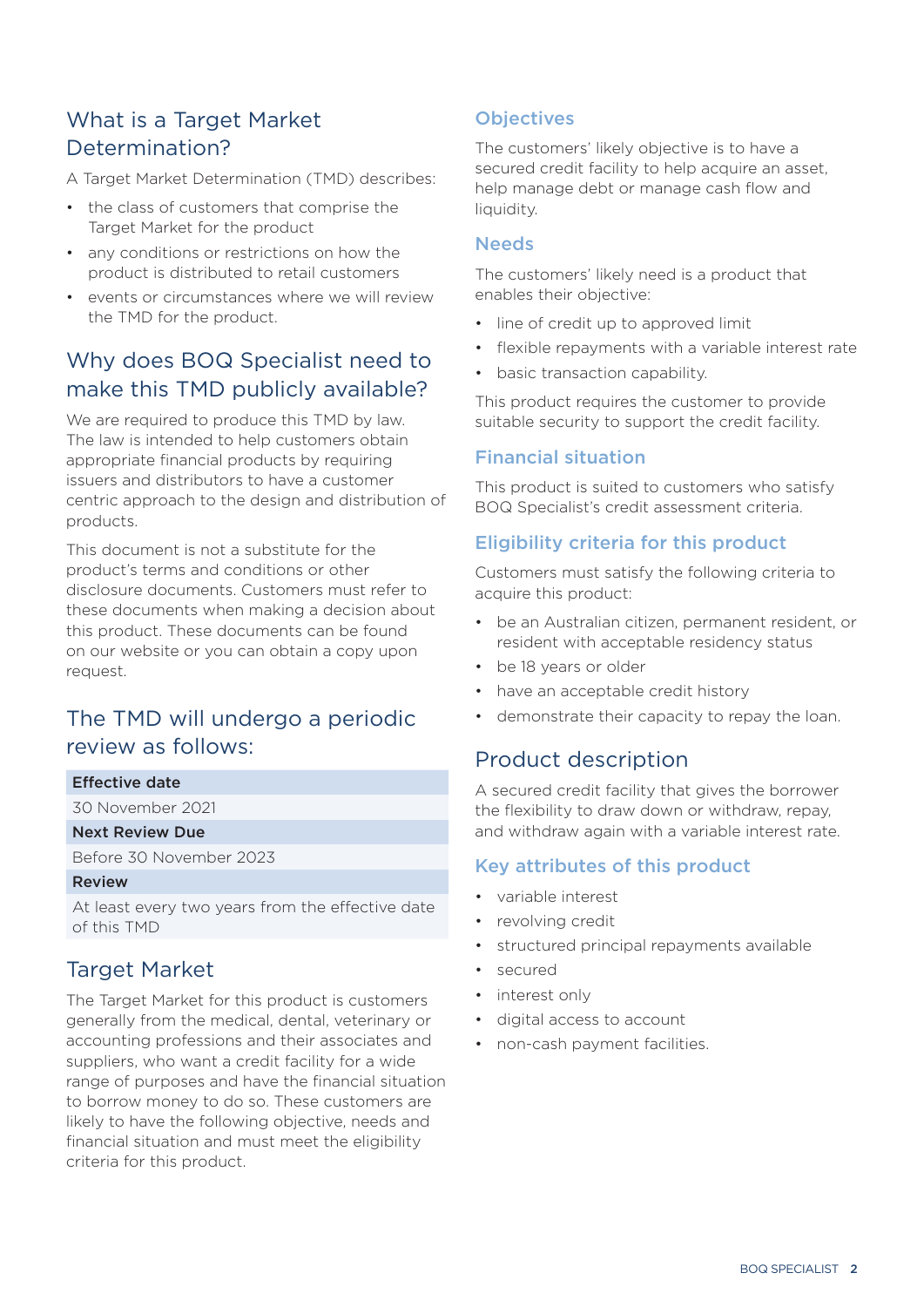## Why the product is likely to be consistent with the likely objectives, needs and financial situation of the Target Market

The product's attributes are designed to support the Target Market's objectives, needs and financial situation. The customer's need can be met by having a secured credit facility and product features such as variable interest, interest only, revolving credit and non-cash payment facilities.

## Distribution conditions

This product can be distributed through:

- BOQ Specialist accredited bankers
- BOQ's branch network (including owner managers) on a spot-and-refer basis to the BOQ Specialist team
- BOQ Specialist accredited third party aggregators and brokers.

This product can be distributed to retail customers in accordance with BOQ Specialist's customer acceptance requirements and is subject to BOQ Specialist's credit assessment criteria.

## Why the distribution conditions will make it likely that the customers who acquire the product are in the Target Market

BOQ Specialist considers that the distribution conditions and restrictions support BOQ Specialist's assessment that the product will likely be distributed to the Target Market because of the following key controls:

- training of bankers and internal staff with quality assurance processes over compliance
- aggregator/broker accreditation requirements
- controls to ensure applying customers meet BOQ Specialist's credit assessment criteria and eligibility requirements
- client needs analysis and broker checklists applied to align customer needs with this product.

# Review triggers

We will review this TMD if any of the following trigger events and information being monitored reasonably suggest that the TMD may no longer be appropriate:

- we receive a significant number of complaints in relation to the product
- we identify a material adverse customer experience in relation to the product appropriateness
- there is a material change to the product attributes, fees, charges, terms and conditions or the manner of distribution
- there is a Significant Dealing in this product which is inconsistent with the Target Market.